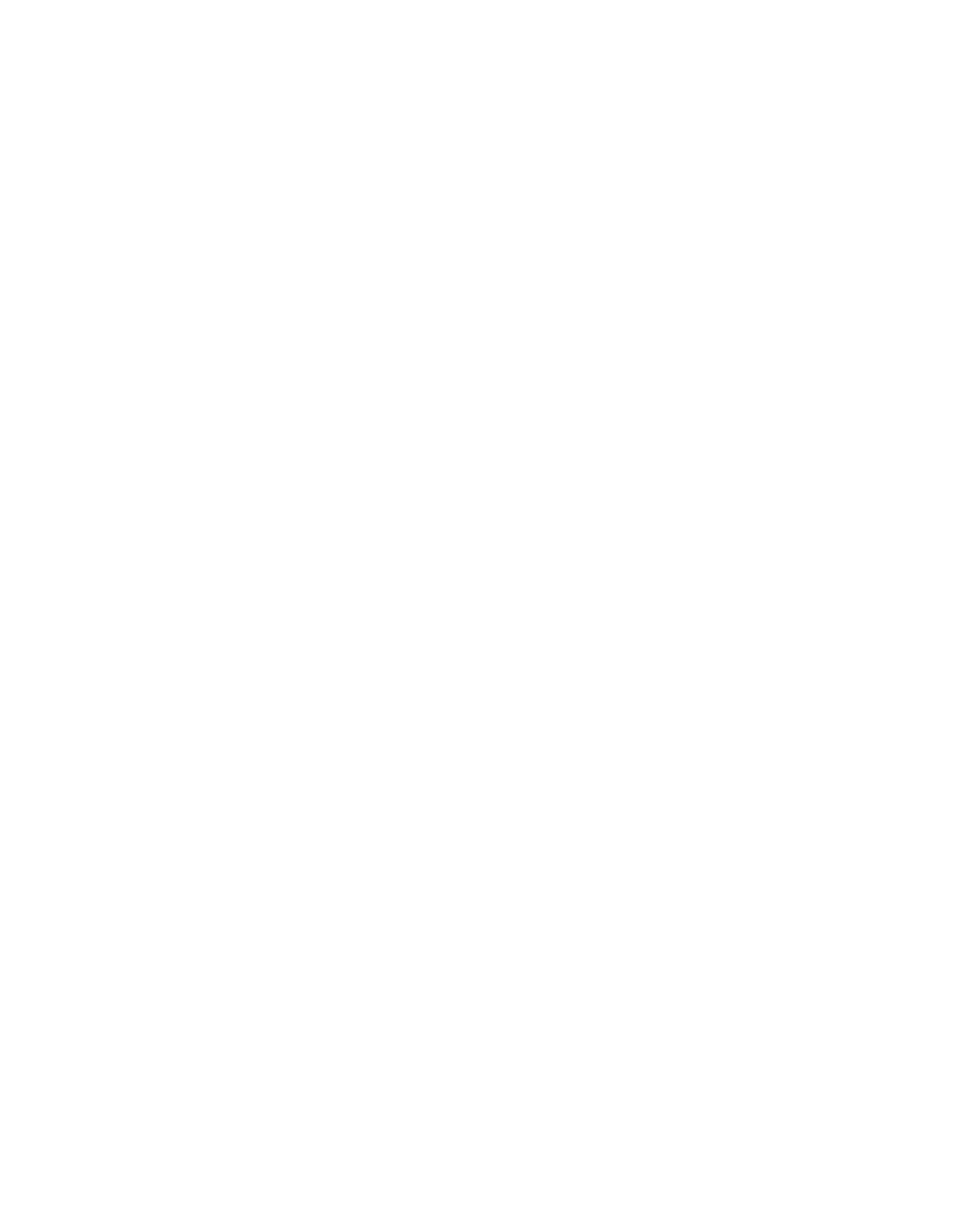## **TABLE of CONTENTS**



### **IMPORTANT INFORMATION**

**THANK YOU FOR PURCHASING THE BEST STATUARY UV**



### **IF YOU HAVE ANY QUESTIONS WE WILL BE HAPPY TO HELP**



**In the US please call TOLL FREE 1 - 800 - 454 - 2725 (951) 296-3480 Outside the U.S. THANK YOU!**

Returning the product is expensive and time consuming for you, your retailer and for us, the manufacturer. Should you encounter any problems with your product, please call our toll free "HELP" line for assistance. **PLEASE DO NOT** return your product to the store! Your dealer or distributor cannot offer any warranty work or exchanges on your product.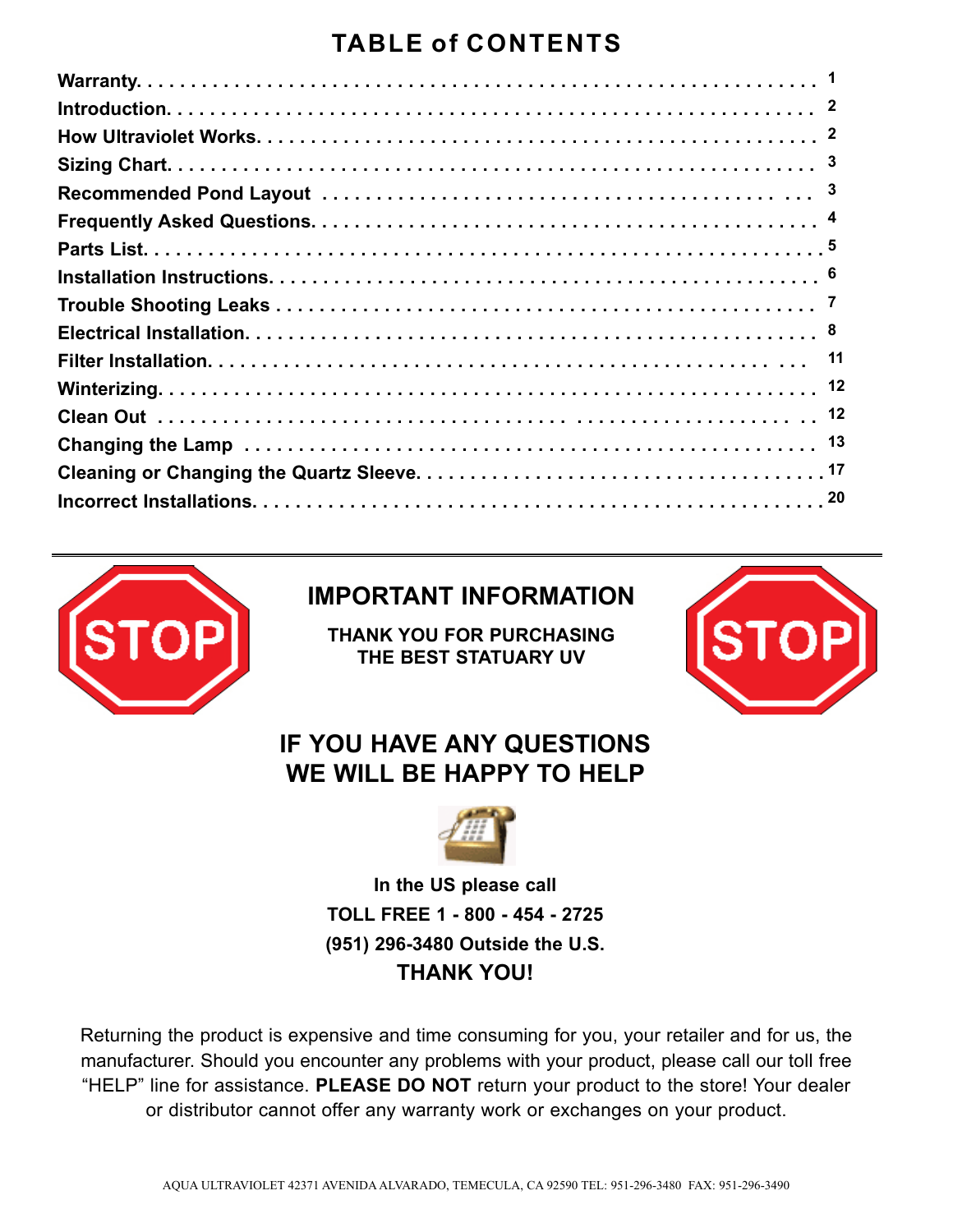### WARRANTY INFORMATION

Aqua Ultraviolet systems are warranted against failure due to defects in materials and/or workmanship during the warranty period. This warranty covers defects occurring under normal use and applies to the original retail purchaser and may not be transferred. The warranty and remedies set forth herein are conditional upon proper storage, installation, use, maintenance and conformance with the applicable use. It will be based upon Aqua Ultraviolet's discretion as to whether the defects are of manufacturing origin. Any damages due to shipping and handling, packing, or installation are not covered by this warranty.

This warranty does not apply to appearance or accessory items. This warranty does not include damage due to handling, transportation, unpacking, set up, installation, improper maintenance, incorrect line voltage, modification, abuse, misuse, neglect, accident, fire, flood, acts of God or repair or replacement of parts supplied by any other than Aqua Ultraviolet.

Any oral statements about product made by the seller, the manufacturer, their representatives or any other parties do not constitute warranties and shall not be relied upon by the user and are not part of this contract.

Neither the seller nor the manufacturer shall be liable for any injury, loss or damages, direct, incidental or consequential including but not limited to lost profits, lost sales, injury, inability to use the product and the user agrees that no other remedy is available.

Before installing, the user shall determine the suitability of the product for their intended use and the user shall assume all risk liability whatsoever in connection therewith.

To validate this warranty, mail the enclosed warranty card within 10 days of purchase along with proof of purchase (copy of sales receipt).

#### **Warranty Period:**

Housing: Limited lifetime warranty on housing against Ultraviolet degradation.

Complete Unit: One year from the date of purchase or 18 months from manufacturing date.

#### **Limitations:**

Warranty does not cover any malfunction from improper installation (we recommend that a licensed electrician install your system to the specifications outlined in this owners guide).

Warranty only applies to the original end user and is not transferable.

Warranty does not cover repairs done by anyone other than Aqua Ultraviolet.

Warranty is void if system is not plugged into a G.F.C.I. (Ground Fault Current Interrupter).

Warranty may not be modified by verbal statements by Aqua Ultraviolet, distributors, retailers, their agents or any other party.

Warranty covers the repair or prorated replacement of the Aqua Ultraviolet products. Aqua Ultraviolet denies all liability for any other loss including but not limited to loss of equipment, income, livestock or personal injury.

There is no warranty on the Quartz Sleeve.

There is no warranty on broken lamps. Lamps are prorated by usage.

#### **Warranty is voided by the following:**

**Product labels defaced or removed. Housing has been painted. Product is improperly installed or maintained by user or agent. Product abused, misused or damaged by user or their agent. Product damage caused by electrical surges, electrical spikes, electrical brown outs or improper voltage. Electrical cord has been cut. Unit was run without water.**

Any implied warranty granted under state law including warranties of merchantability or fitness for a particular purpose are limited to one year from the date of purchase or 18 months from the date of manufacture or as otherwise stated in the above warranty. Aqua Ultraviolet is not responsible for direct, indirect, incidental or consequential damages. Some states do not allow limitations on how long an implied warranty lasts and/or does not allow the exclusions or limitations of incidental damages so the above limitation and exclusion may not apply to you. This warranty gives you special legal rights and you may also have other rights that vary from state to state.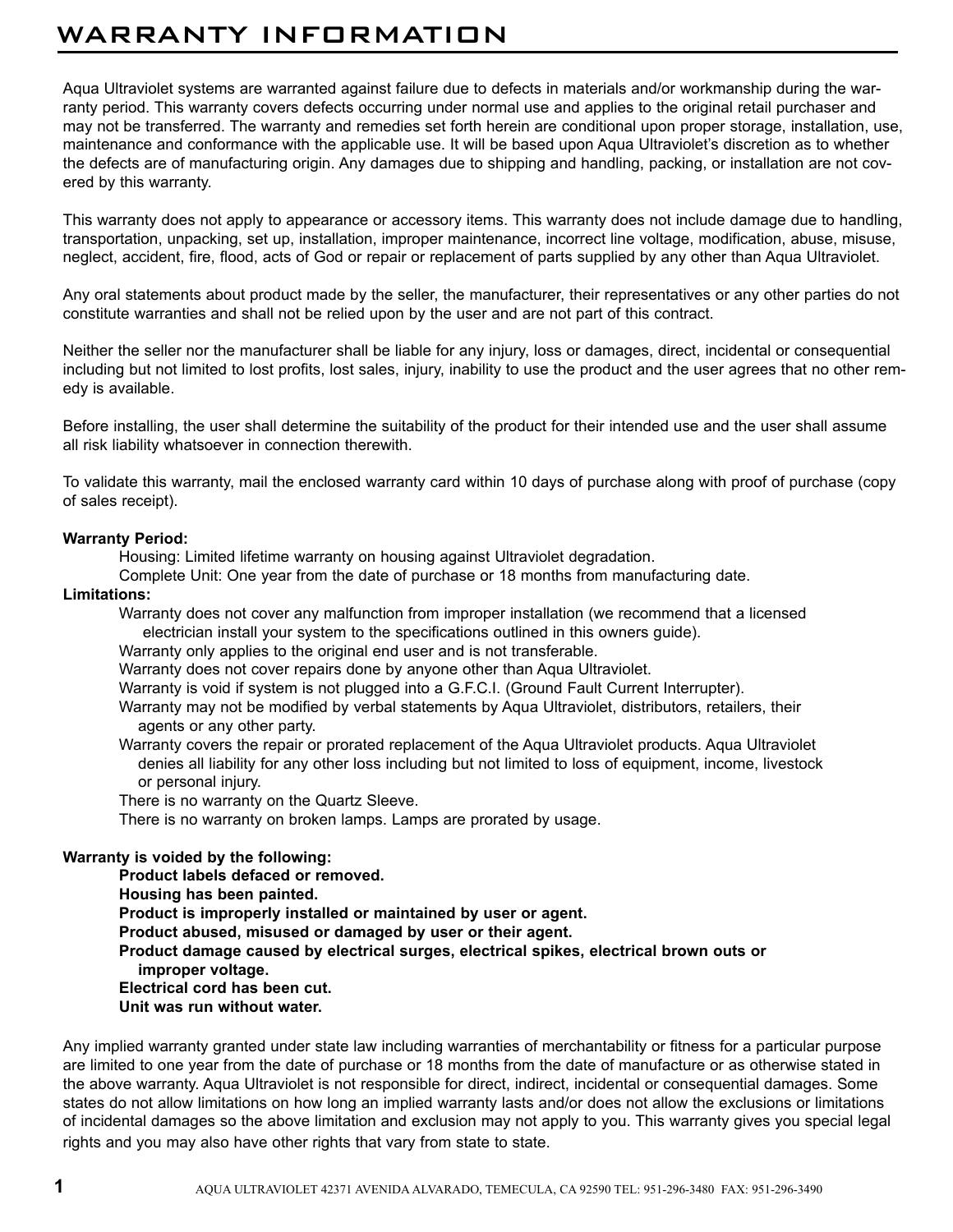#### *We at Aqua Ultraviolet would like to take the time to thank you for purchasing the finest Ultraviolet System on the market.*

For over thirty years, Aqua Ultraviolet has manufactured Ultraviolet Systems used in various industries, including aquaculture, public and commercial aquariums, educational institutions, government agencies and research organizations throughout the world.

Aqua Ultraviolet Sterilizers are used as a control to destroy single celled organisms, water borne bacteria, viruses, algae, fungi and protozoa. Aqua Ultraviolet sterilizers are recommended for both fresh and salt water systems as well as ponds. There are no residual effects when using an Aqua Ultraviolet Sterilizer. Ultraviolet will not affect Bio-filters or lower fish immune systems!

### **HOW ULTRAVIOLET WORKS**

The Ultraviolet Lamp emits a germicidal ray which alters or disrupts the DNA or RNA of single celled organisms such as algae, bacteria and protozoa. By properly implementing an Aqua Ultraviolet System in-line, these organisms can be eradicated effectively without any harmful residuals.

Your Aqua Ultraviolet System was made to work as a control for green water and single celled organisms. This unit will not, nor will any other Unit, completely Sterilize your pond as the pond itself is not a Sterile Environment. As a control, this unit will effectively lower your water's bacterial count allowing your fish to stay healthier with less risk of disease.

The Aqua Ultraviolet Sterilizer works better on filtered water. Any debris in the water can inhibit UV Tansmission.

#### **CAUTION: READ ALL INSTRUCTIONS CAREFULLY BEFORE BEGINNING INSTALLATION OR OPERATION.**

The manual should answer most of the questions that you may have about the installation, operation and use of your new Aqua Ultraviolet Sterilizer. View our installation videos at www.aquauv.com. If you need technical support, we offer this service for free by telephone (800) 454-2725, or by fax (951) 296-3490 M-F 8:00 am - 4:30 pm Pacific Standard time except selected holidays. You may reach us through the web at www.aquauv.com.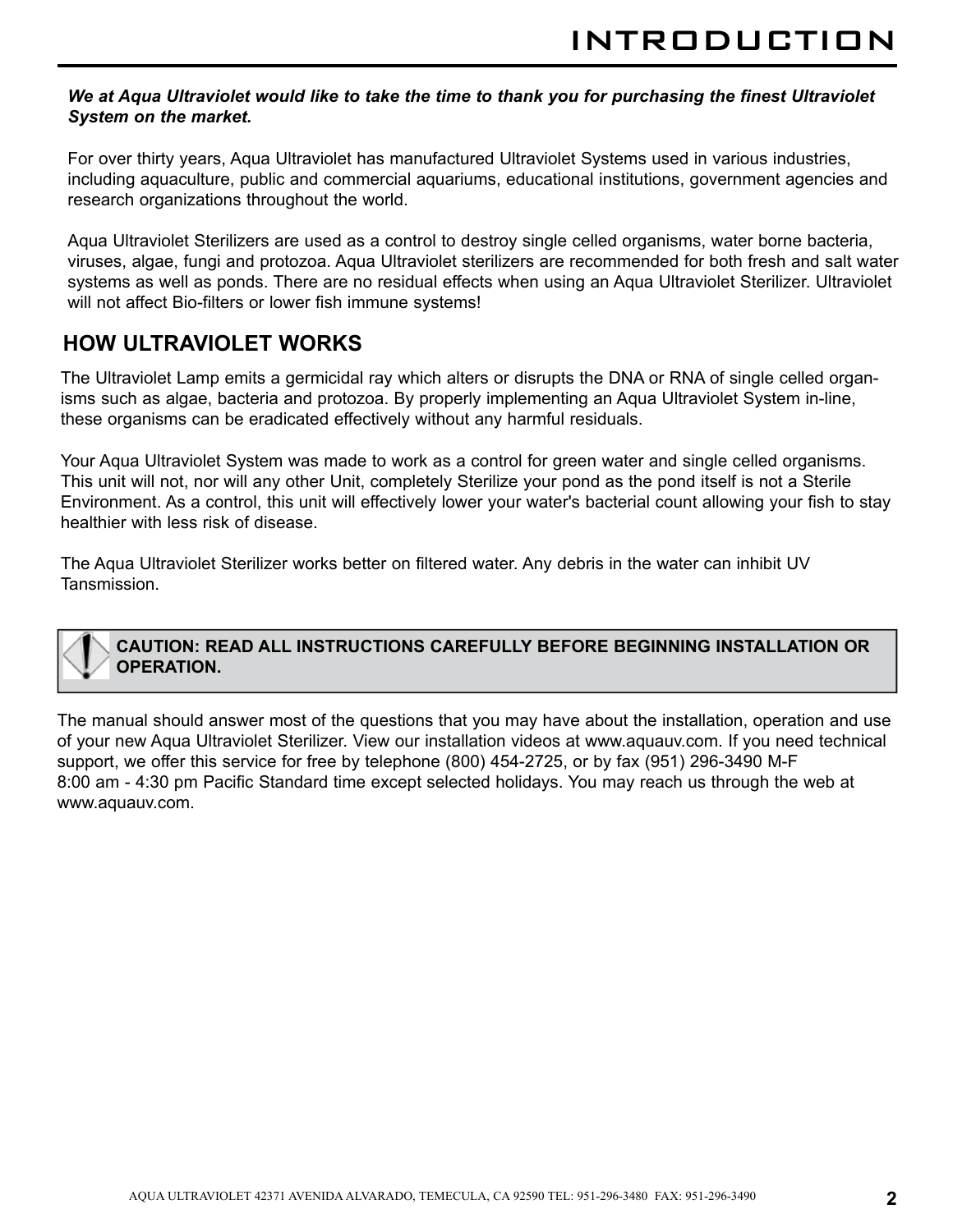| <b>STATUARY UV</b> | 120 Volt<br>Amp Draw | <b>Size Fresh Water Pond</b><br><b>Clarifier In Gallons</b><br><b>GALLONS</b> | GPH / GPM    | <b>Size Fresh</b><br>Water<br><b>Sterilizer</b><br>In Gallons | 30,000<br>$\mu$ w/cm <sup>2</sup><br>(EOL)<br><b>GPH</b> |
|--------------------|----------------------|-------------------------------------------------------------------------------|--------------|---------------------------------------------------------------|----------------------------------------------------------|
| 8 Watt 1/L         | 0.48                 | 1,500                                                                         | 1,000 / 16.7 | $5 - 200$                                                     | 642 / 10.7                                               |
| 15 Watt 1/L        | 0.48                 | 2,000                                                                         | 1,800/30     | 200-500                                                       | 700 / 11.7                                               |
| 25 Watt 1/L        | 0.48                 | 4,000                                                                         | 2,000 / 33.3 | 500-1,200                                                     | 1,200 / 20                                               |

#### **For optimum pond quality it is recommended that the pond water be turned over at least once an hour or a minimum of every 1-1/2 hours.**

- Use the sterilizer column for crystal clear water and bacterial control, in pond environments.
- Sterilizer numbers are based on turning the water over a minimum of 1 to 1-1/2 times per hour for optimal results.
- Use the clarifier column when the pond is partially in shade and has 50% plant coverage. This will improve water clarity resulting in a natural looking water garden environment.

Clarifier numbers are based on turning the water over every 2 to 3 hours.

UV dosage is calculated at the end of lamp life (14 months).

### **RECOMMENDED EQUIPMENT PLACEMENT LAYOUTS**

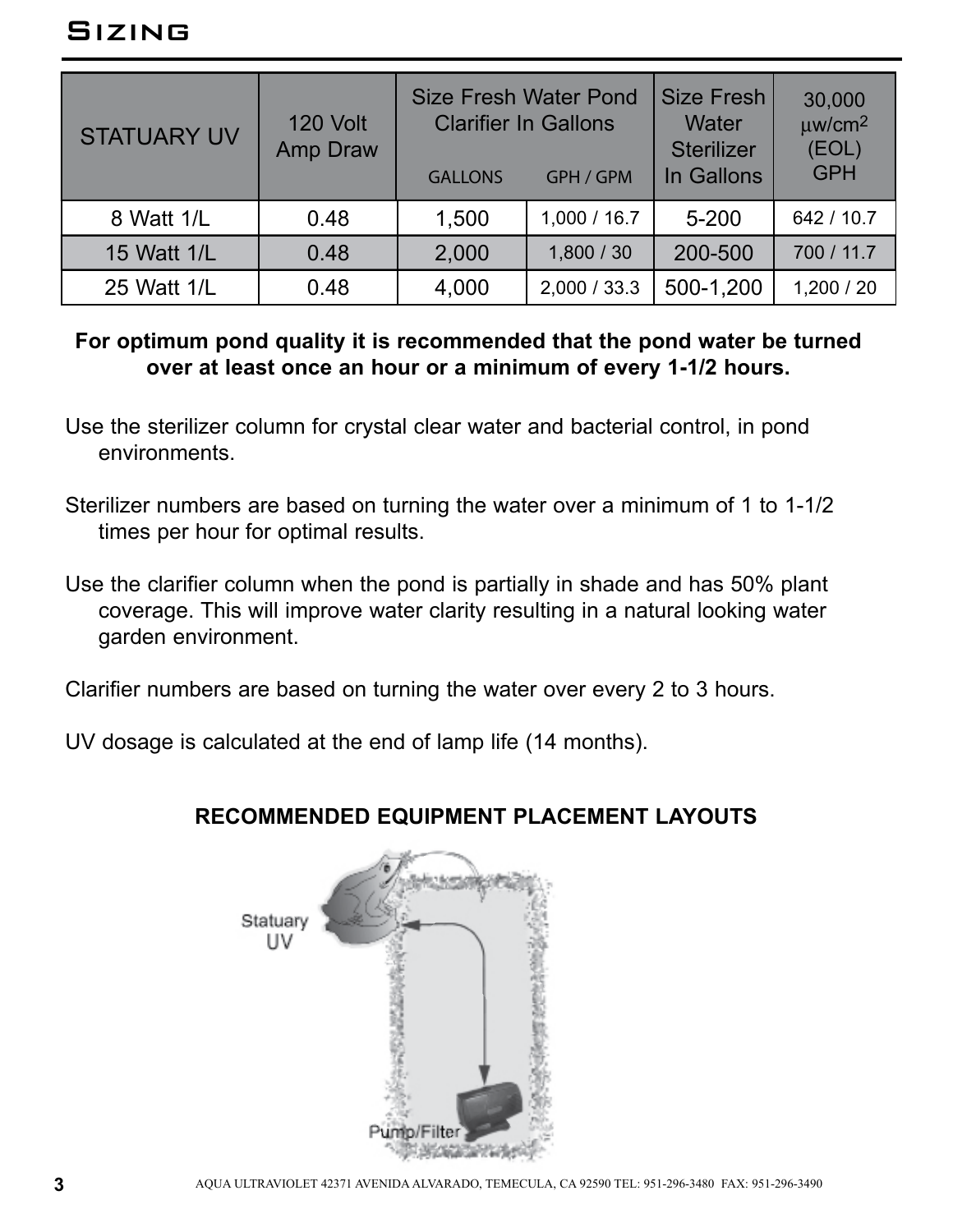#### **Where do I install my UV?**

The best place to install your Aqua Ultraviolet Sterilizer is after the filter. If an after the filter installation is not feasible, your sterilizer can be installed before the filter, but it will take a little longer to work. If installed before the filter, be aware that a small rock passing from the pump can break the quartz sleeve. It is recommended that if you install your unit before your filter, you check the UV periodically for any water leakage due to a broken quartz sleeve. Be sure to have adequate pre-filtration to prevent breakage of the quartz sleeve (A broken quartz sleeve and any damage caused by a broken quartz sleeve is not covered under warranty.)

#### **Do I have to turn my UV off when I clean my filter?**

Yes, but only if the chamber is drained or if the water will remain at a stand still for more than 30 minutes. Note: Running longer than the recommended time without water flow can cause extensive damage to the unit.

#### **What should I expect after my UV is installed?**

If your Aqua Ultraviolet system is installed after the filter and is properly sized the water should be clear in 3-5 days. If your Aqua Ultraviolet system is installed before the filter the water should be clear in 7-10 days. The green algae on the sides and bottom of the pond will not disappear, this is normal and beneficial in a pond. The UV will only control free floating algae.

#### **What's the difference between a sterilizer and a clarifier?**

As a sterilizer, your Aqua UV system will keep your pond water crystal clear. You will have the added benefit of bacterial control which will help keep your fish healthy by reducing the risk of spreadingdisease.

To use your UV as a clarifier and get crystal clear water you will need 50-75% plant coverage or full shade. Without plants and shade the clarifier will give a natural green tint to your pond.

#### **What should my flow rate be on my pond?**

The optimum flow rate on your pond is to turn over the volume of water a minimum of 1 to 1-1/2 times per hour.

#### **Is this unit submersible?**

No, not this specific series.

#### **Does the UV light have any residual effect to the fish?**

No, UV only affects what passes through the chamber. There is no residual effect from UV light.

#### **Does the UV kill good bacteria?**

Ultraviolet light does not discriminate about what it destroys. If good bacteria passes by the light it will be destroyed. Beneficial bacteria are colonized in your filter, along the sides and bottom of your pond. The only time these will be affected is if they become free floating and pass thru the UV.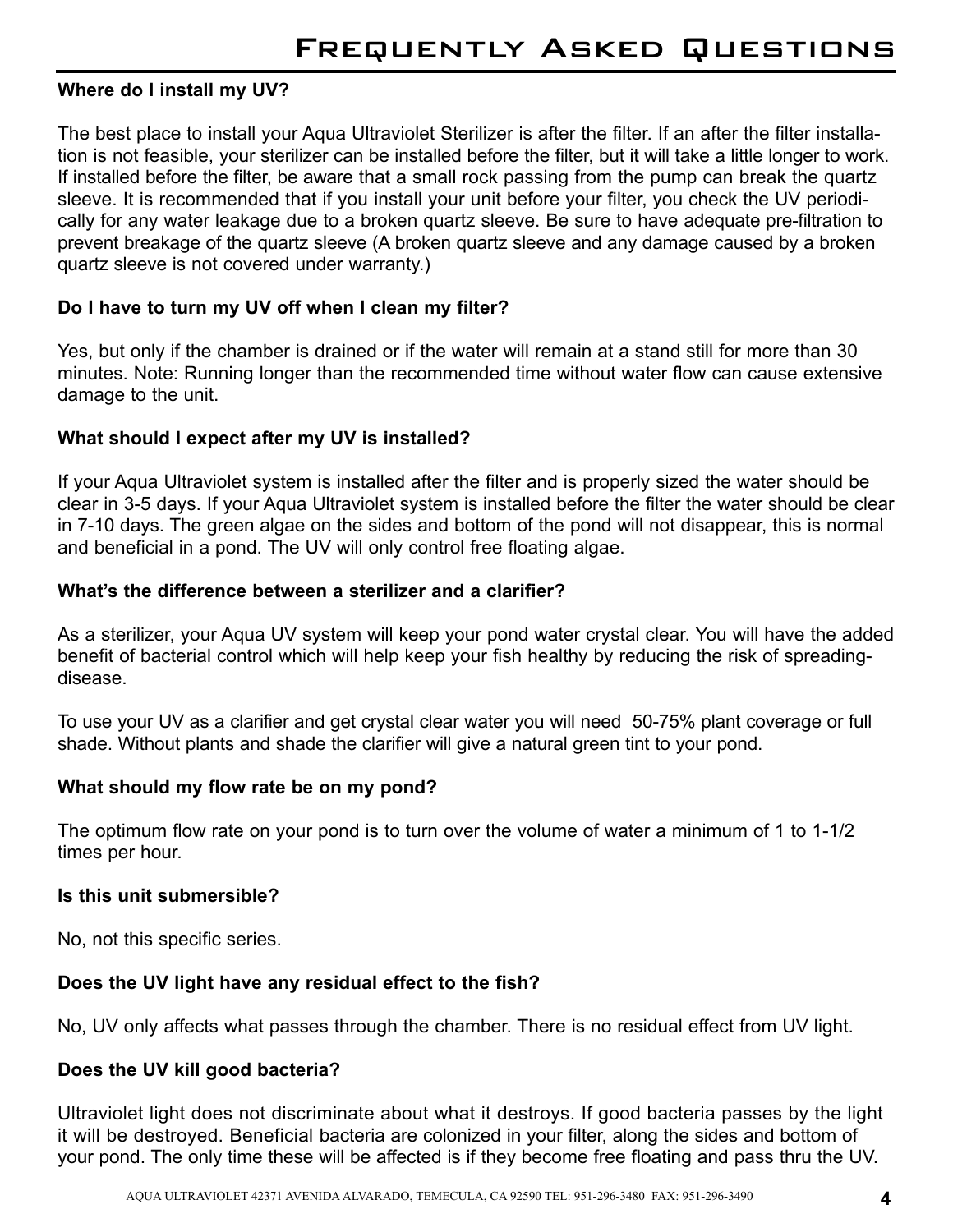## Parts List



| PART#  | <b>DESCRIPTION</b>  | PART#  | <b>DESCRIPTION</b> |
|--------|---------------------|--------|--------------------|
| A40000 | Quartz Cap, Black   | A40072 | 3/4" Threaded Plug |
| A40004 | Rubber Seal, Purple | A40074 | 2" Clean Out Plug  |
| A40108 | Threaded Connector  | A40054 | 3/4" Male Barb     |

| UV Lamps                |                         | Part Number               |
|-------------------------|-------------------------|---------------------------|
| 8 Watt<br>s             | 11-5/8"                 | A20008                    |
| 15 Watt<br>Ξ            | 11-5/8"                 | A20015                    |
| 25 Watt                 | $17 - 1/2$ <sup>*</sup> | A20025                    |
| <b>UV</b> Quartz Sleeve |                         | Part Number               |
| Statuary Quartz Sleeve  |                         | A10021<br>19 <sup>n</sup> |

### **STATUARY TRANSFORMERS**



### Transfomer Parts List

| PART#  | <b>DESCRIPTION</b>              |        | <b>DESCRIPTION</b>           |
|--------|---------------------------------|--------|------------------------------|
| A30019 | Frog / Fish 8 Watt Transformer  | A40109 | Davis Connector              |
| A30020 | Frog / Fish 15 Watt Transformer | A40113 | <b>Transformer Cap Black</b> |
| A30021 | Frog / Fish 25 Watt Transformer | A40002 | Lamp End Connector           |

**5** AQUA ULTRAVIOLET 42371 AVENIDA ALVARADO, TEMECULA, CA 92590 TEL: 951-296-3480 FAX: 951-296-3490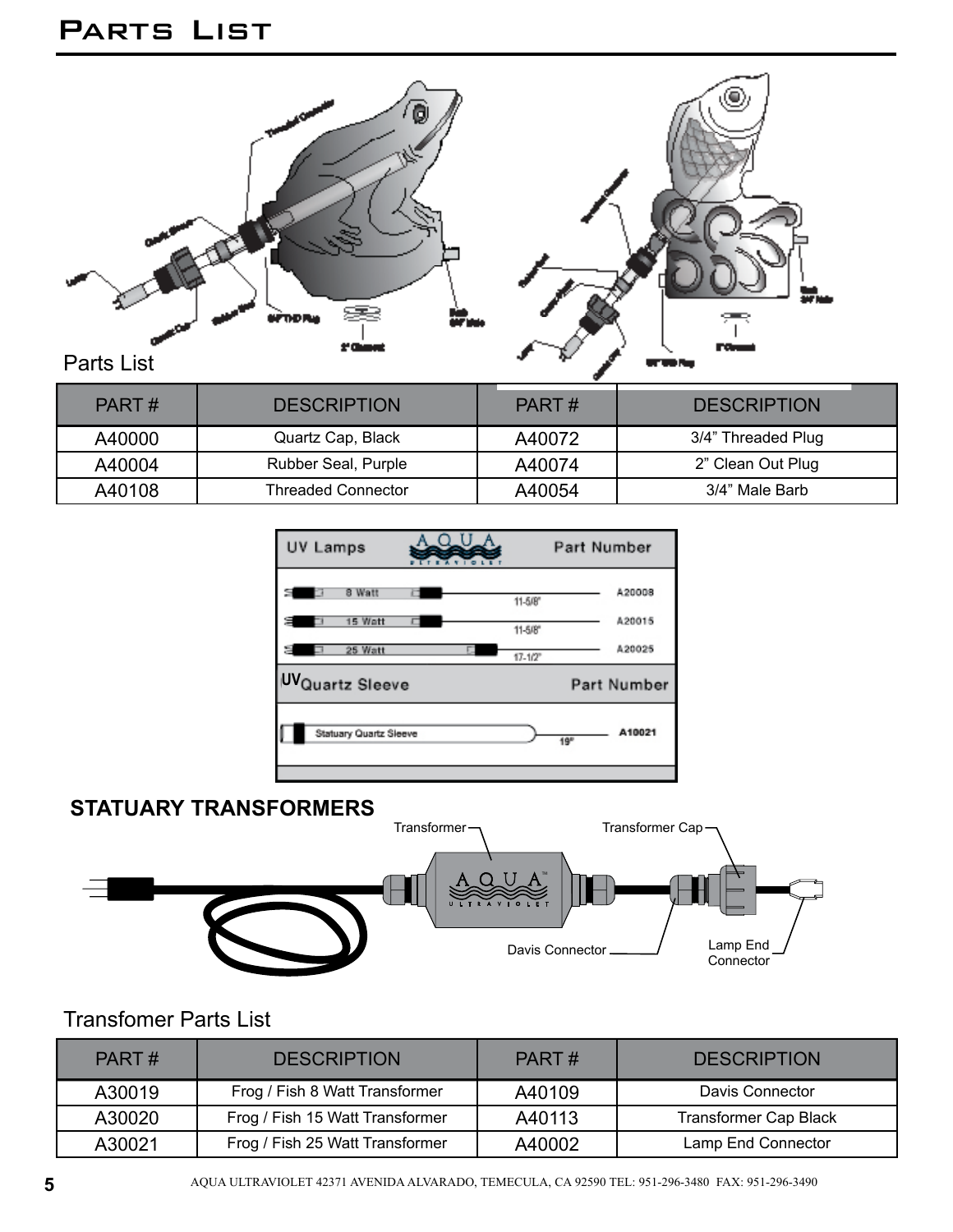## Statuary Installation Instructions

- 1. Choose a location at the edge of the pond and make sure that the Statuary UV is set on a stepping stone or firm ground. It is important to make sure that the edge of the pond will not become water logged. This unit is not submersible and should be situated so that it cannot sit in or fall into the water.
- 2. Insert the Male Barb in either the front or the back of the Statuary Unit. Insert the 3/4 Threaded Plug into the unused port. Barb-

3. The Barb can be either  $\frac{1}{2}$  or  $\frac{3}{4}$ "

Cut here on line with hackaawto make 3/4" barb 3/4" Barb 3/4" Barb

1/2" Barb

- 4. Connect to your existing pump with a flexible hose and secure with hose clamps (hose clamps are not included, purchase separately along with your hose).
- 5. Before you install the UV Lamp, Transformer and plug in the electrical cord a Leak Test must be conducted.
- 6. **LEAK TEST**: Do not install Lamp or electrical components yet. After all the hose connections have been made, turn the pump on and run it for five minutes to check for leaks.
	- **a. If you have a leak, return to Trouble Shooting Leaks on page 7. Carefully examine the unit after installation. This unit should not be plugged in if there are any leaks on any part of the unit.**
	- **b. If there are no leaks, continue with electrical installation.**

-Barb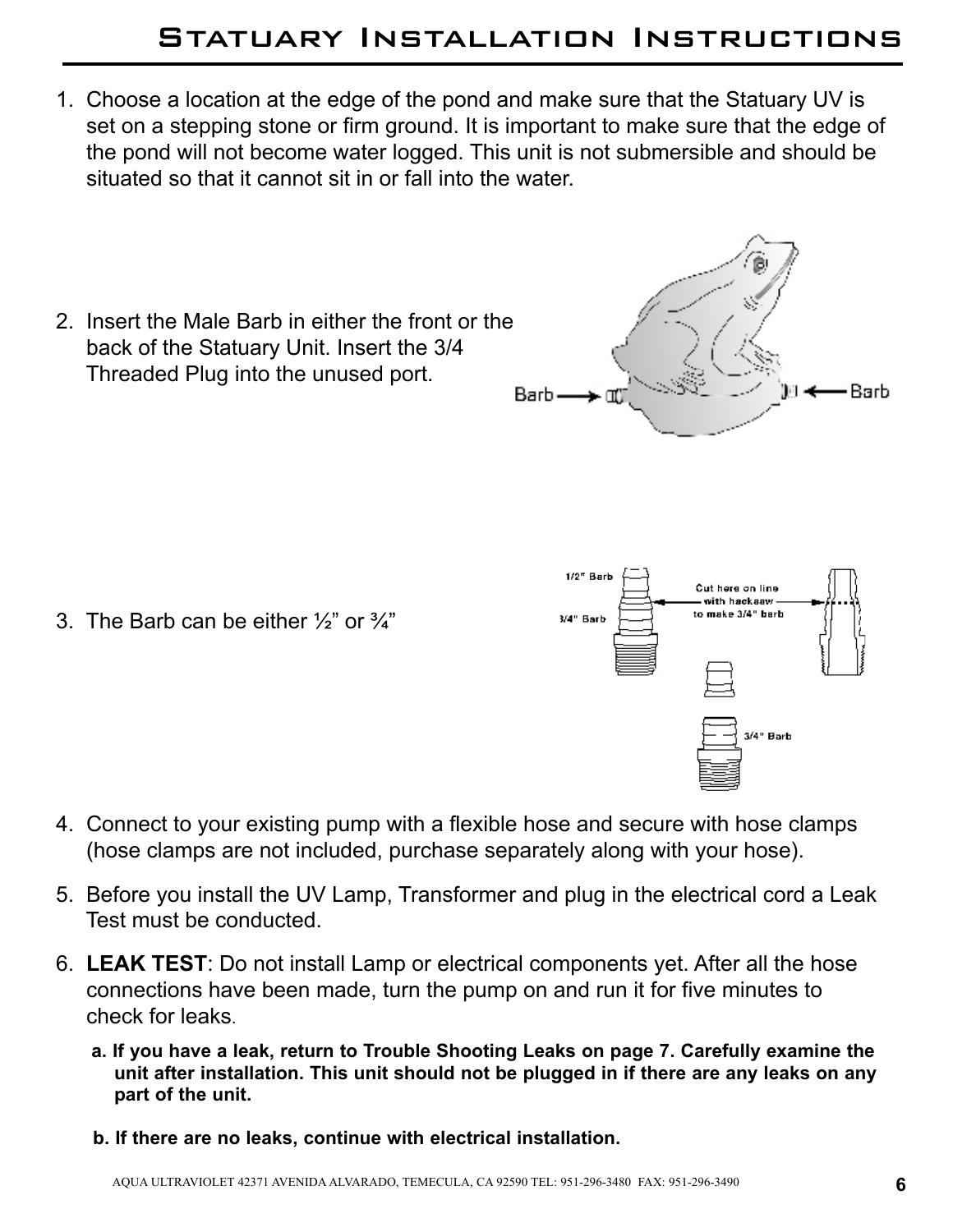# Trouble Shooting Leaks

### **LEAKS FROM THE MALE BARB OR 3/4" THREADED PLUG**

1. Place Teflon tape on the threads and re-tighten.

### **LEAKS FROM THE CLEAN OUT PLUG**

2. Place Teflon tape on the threads and re-tighten.

### **LEAKS FROM THREADED CONNECTOR**

3. Place Teflon tape on the threads and re-tighten.

### **LEAKS FROM THE QUARTZ CAP / RUBBER SEAL**

4. Undo Quartz Cap and push Rubber Seal into the body of the Statuary Unit evenly. Half the Rubber Seal will still be in view. Screw on the Quartz Cap and hand tighten. Do not use a pipe wrench, pliers or any other tool. Hand-tighten only.

## **LEAKS FROM THE CENTER OF THE QUARTZ SLEEVE**

5. The Quartz Sleeve is broken and needs to be replaced. Neither the broken Quartz Sleeve nor any damage caused as a result of a broken Quartz Sleeve is covered under warranty. Contact your dealer for a replacement. (See Changing the Quartz Sleeve on page 17).







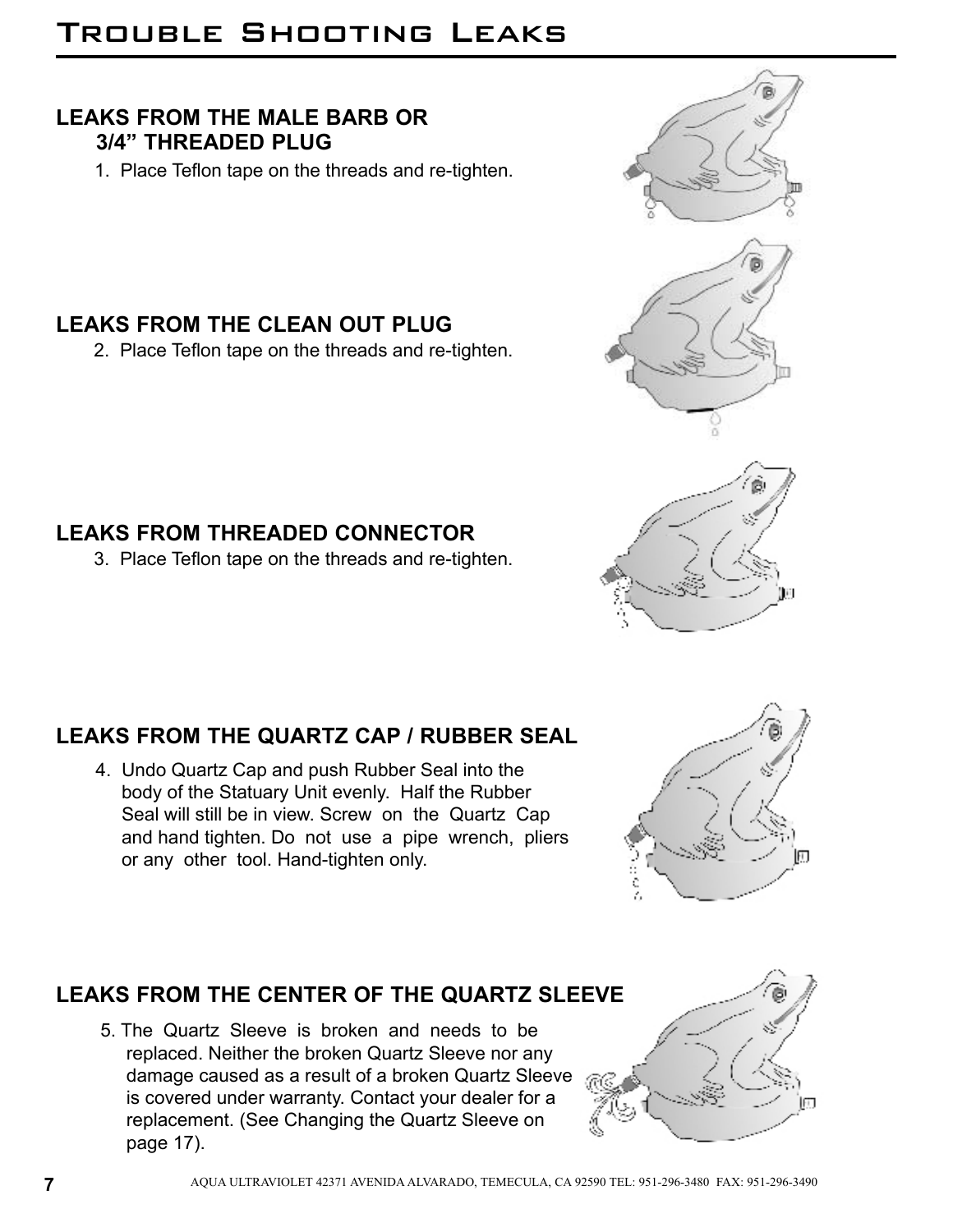1. Unscrew the Davis Connector located just above the Transformer Cap. This will allow the Transformer Cap to turn without kinking the electrical cord.



2. Prevent finger marks on the lamp. If you touch the Lamp use denatured alcohol and a soft cloth to clean the lamp.

**NOTE:** The Lamps and Quartz Sleeves should be handled with care. Lamps and Quartz Sleeves are not warranted against breakage and damage.

3. Plug the Lamp into the Transformer; make sure the Lamp is plugged in all the way and flush with the Lamp End Connector.





4. To install the Lamp place the Statuary Unit on a sturdy work area with the mouth facing down.

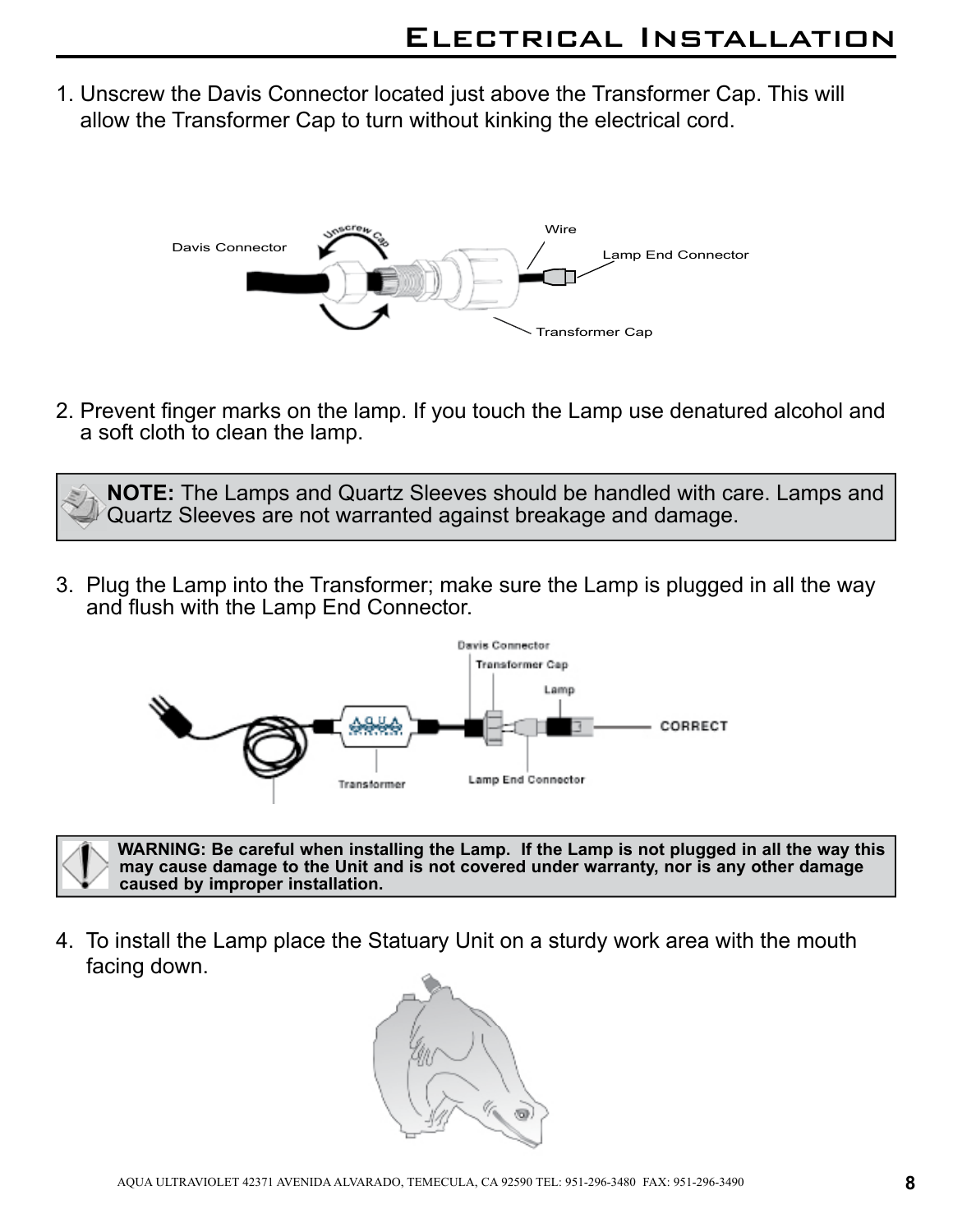## Electrical Installation



**CAUTION:** Do not look at or handle UV Lamps when lit outside of the housing. Considerable Ultraviolet Energy is emitted which may produce severe sunburn and/or conjunctivitis. As long as the UV Light is in its housing it is 100% safe for humans and fish.

**NOTE:** The average life expectancy of Aqua Ultraviolet Lamps is 14 months of continuous operation. After 14 months the Lamp may still light, but the germicidal rays are diminished. Be sure to change your Lamp after 14 months of use.

**NOTE:** We recommend that the Statuary UV be used in Continuous Operation 24 Hours a Day, 7 days a week. Frequent Starts and Stops may shorten the life of your Lamp.

**WARNING:** If you are medicating your fish, we recommend shutting down the Sterilizer as the UV Radiation may affect the treatment.

**CAUTION:** Do not use the Aqua Ultraviolet Sterilizer for anything other than its intended use.

5. Slide the Lamp straight into the Statuary Body. An angle, even a slight angle may cause a "U" shaped crack at the end of the Quartz Sleeve, or possible breakage of the Lamp. If this should happen, do not proceed with the installation. Purchase a new Quartz Sleeve or Lamp from your dealer. Do not force the Lamp into the Quartz Sleeve; any force would be an indication of an improper installation



- 6. Twist on the Transformer Cap. Do not over tighten. This is a connection only and is not in contact with water. Do not use a pipe wrench, pliers or any other tool, hand tighten only.
- **7.** Tighten the Davis Connector located just above the Transformer Cap.

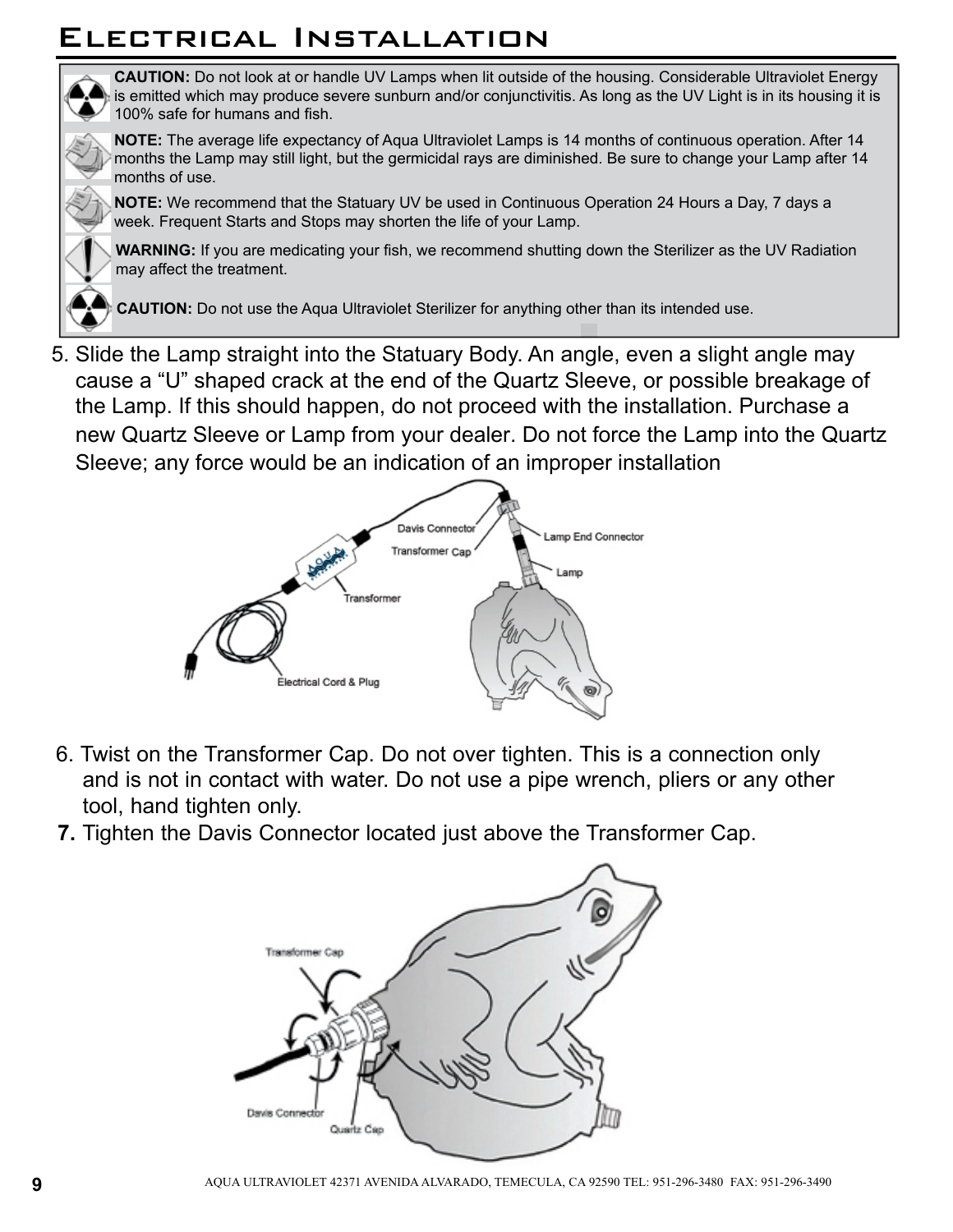- **8.** Turn Statuary Unit upright and place into position at ponds edge
- **9. FINAL LEAK CHECK**: Do not plug the Sterilizer into power yet, turn on pump and check for leaks again.
	- **a. If you have a leak, return to Trouble Shooting Leaks on page 7. Carefully examine the Unit after installation. This Unit should not be plugged in if there are any leaks on any part of the Unit.**
	- **b. If there are no leaks, turn on power.**

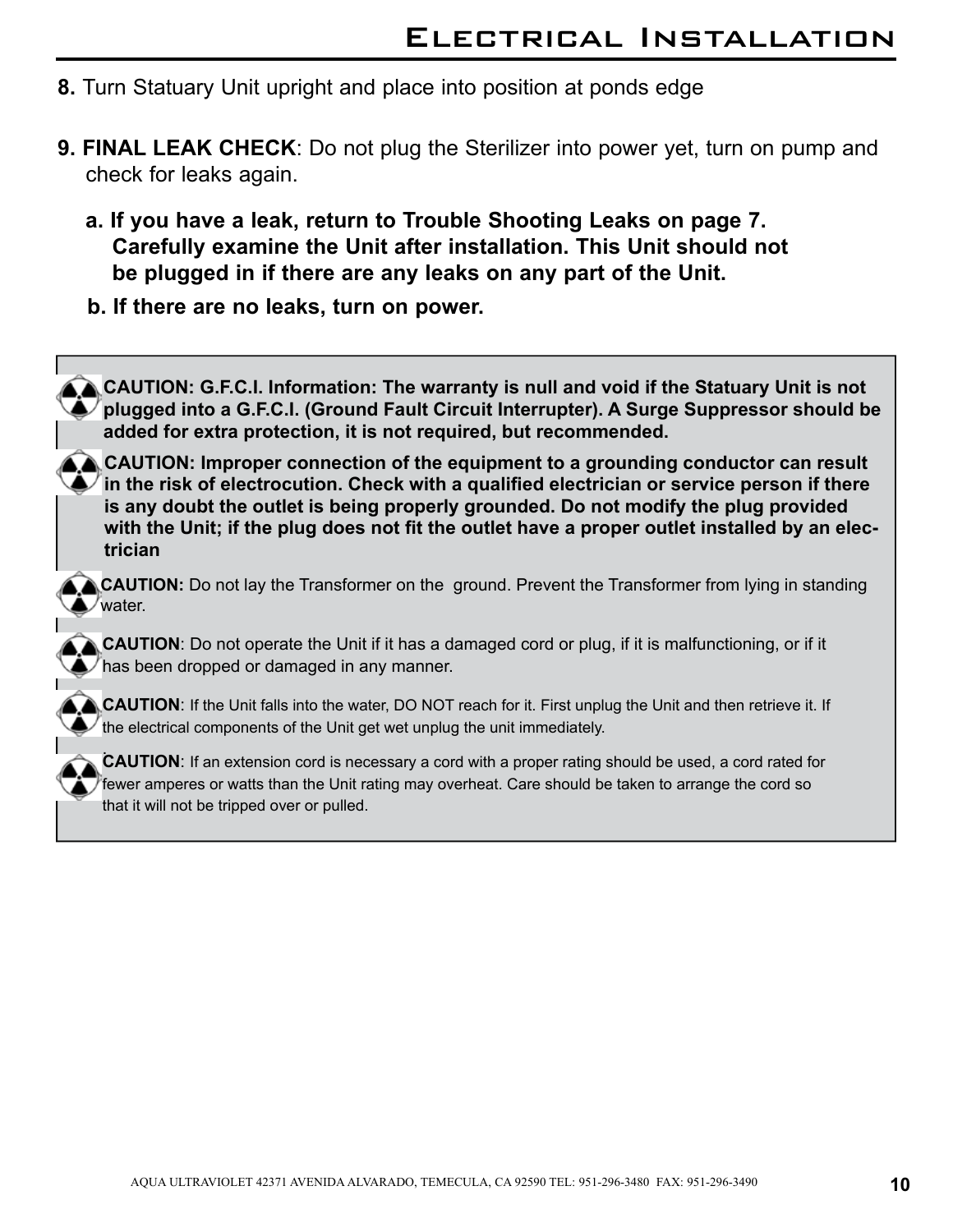## Filter Installation

Filters can be incorporated with the Statuary UV. Follow the filter manufacturers installation instructions on how to connect the filter to the pump.

**1.** On the return line from the filter or pump attach a 1/2" or 3/4" hose to the Barb.



**2.** Install either to the back or front of the Statuary UV. Insert the 3/4" Threaded Plug into the unused port.



**3.** Cut and size hose, connect to the Statuary UV and the pump with hose clamps do not over tighten. Keep this run as short as possible to avoid kinks or bends. The pump should be as far away from the Statuary UV as possible for optimal water circulation. Keep in mind the length and run of the needed hose when purchasing, measuring and cutting.

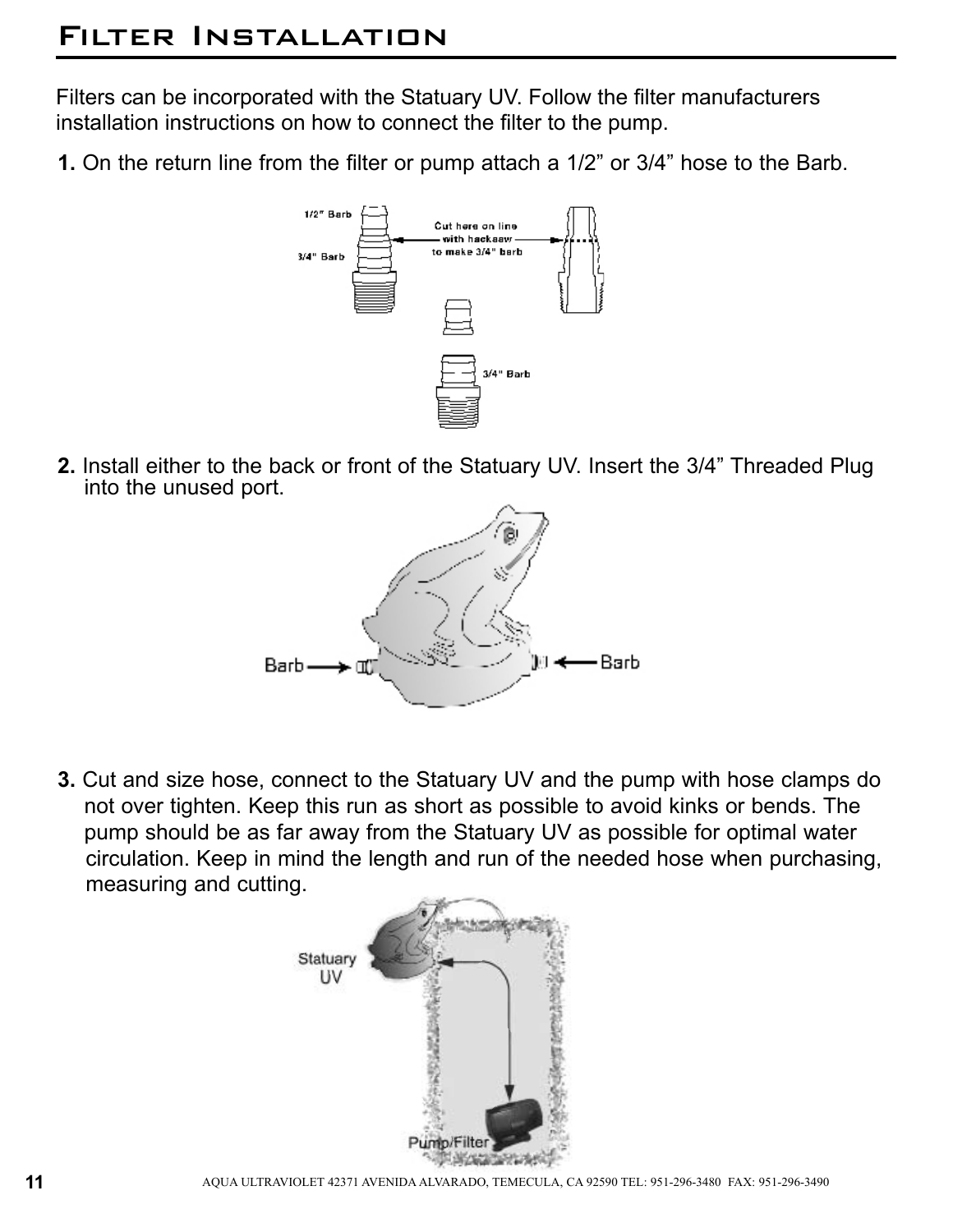**CAUTION: Always turn off the pump and disconnect electricity from the Unit prior to any maintenance.**

**1.** Protect the Statuary UV from frost or freezing. In cold weather the Statuary UV should be unplugged, drained of water and the lamp removed and stored in a dry area. Do not allow unit to be exposed to freezing temperatures, severe damage and or breakage to the Unit, Lamp and or Quartz Sleeve may result and is not covered under warranty

## Clean Out Plug

- **1.** Unplug the Unit from power
- **2.** Remove the Lamp and Transformer Refer to page 13
- **3.** Drain the water out.
- **4**. Place the Statuary Unit on a sturdy work area with the mouth facing down. Unscrew Clean Out Plug to get out any debris when necessary.



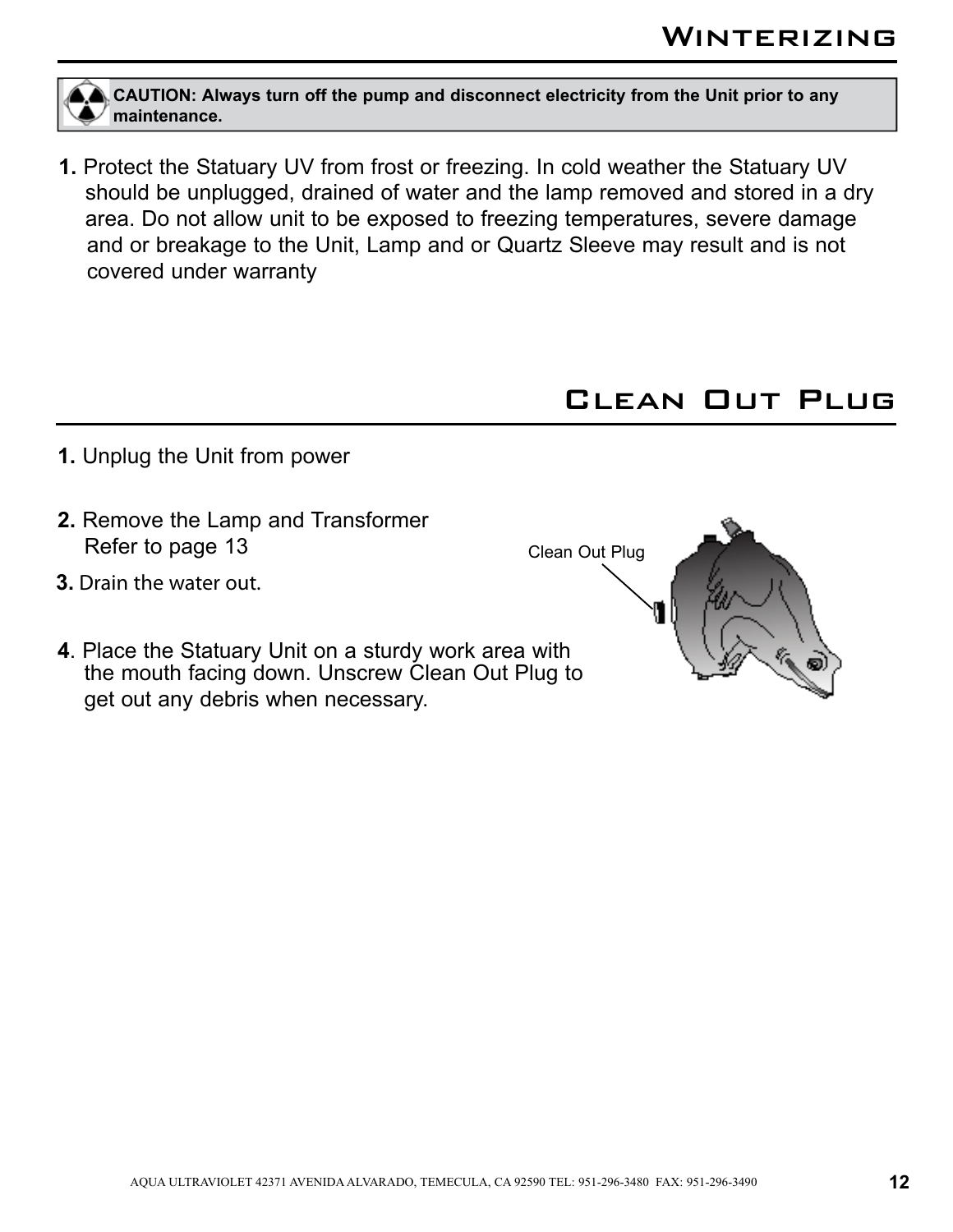## Changing the Lamp



**WARNING: Use only genuine AQUA ULTRAVIOLET replacement parts when changing your lamp. This is a specialized lamp, while others may look similar they are not the same. Other lamps will not produce the same result and can damage your Statuary UV.**

**CAUTION: Always turn off the pump and disconnect the electricity from the unit prior to any maintenance.**

- 1. Unplug the Statuary Unit from power source and drain the water out.
- 2. Place the Statuary Unit on a sturdy work area with the mouth facing down.



- 3. Unscrew the Davis Connector located just above the Transformer Cap. This will allow the Transformer Cap to turn without kinking the electrical cord.
- 4. Twist off the Transformer Cap.

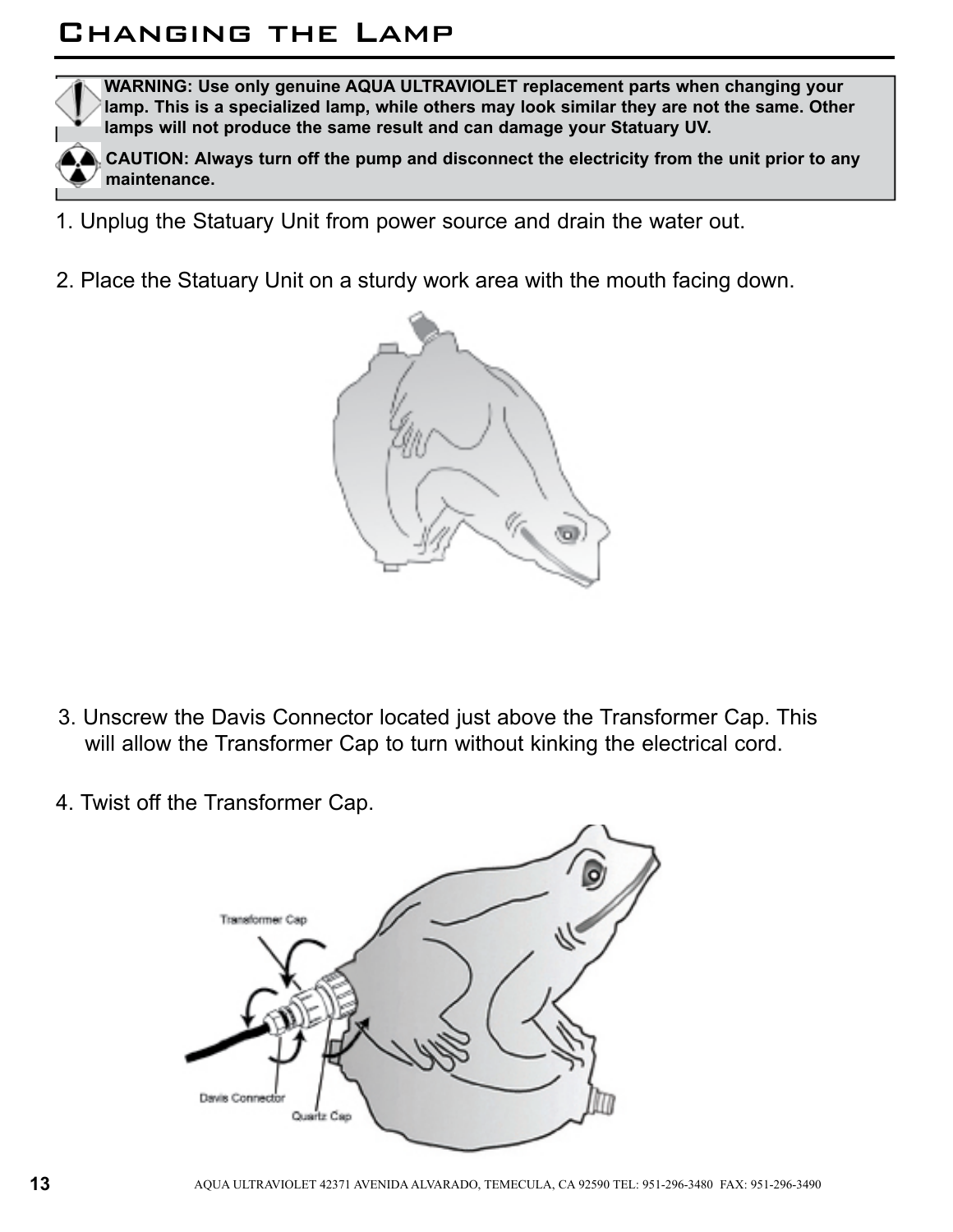5. Slide the Lamp out of the Statuary Body. An angle, even a slight angle may cause a "U" shaped crack at the end of the Quartz Sleeve, or possible breakage of the Lamp. If this should happen, do not proceed with the installation. Purchase a new Quartz Sleeve or Lamp from your dealer. Do not force the Lamp out of the Quartz Sleeve; any force would be an indication of an improper removal.



- 6. Unplug Lamp from Transformer and discard the Lamp.
- 7. Prevent finger marks on the new Lamp. If you touch the Lamp use denatured alcohol and a soft cloth to clean it.

**NOTE:** The Lamp and Quartz Sleeve should be handled with care. Lamps and Quartz Sleeves are not warranted against breakage and damage.

8. Plug the new Lamp into the transformer; make sure the Lamp is plugged in all the way and flush with the Lamp End Connector.



**WARNING: Be careful when installing the Lamp. If the Lamp is not plugged in all the way this may cause damage to the Unit and is not covered under warranty, nor is any other damage caused by improper installation.**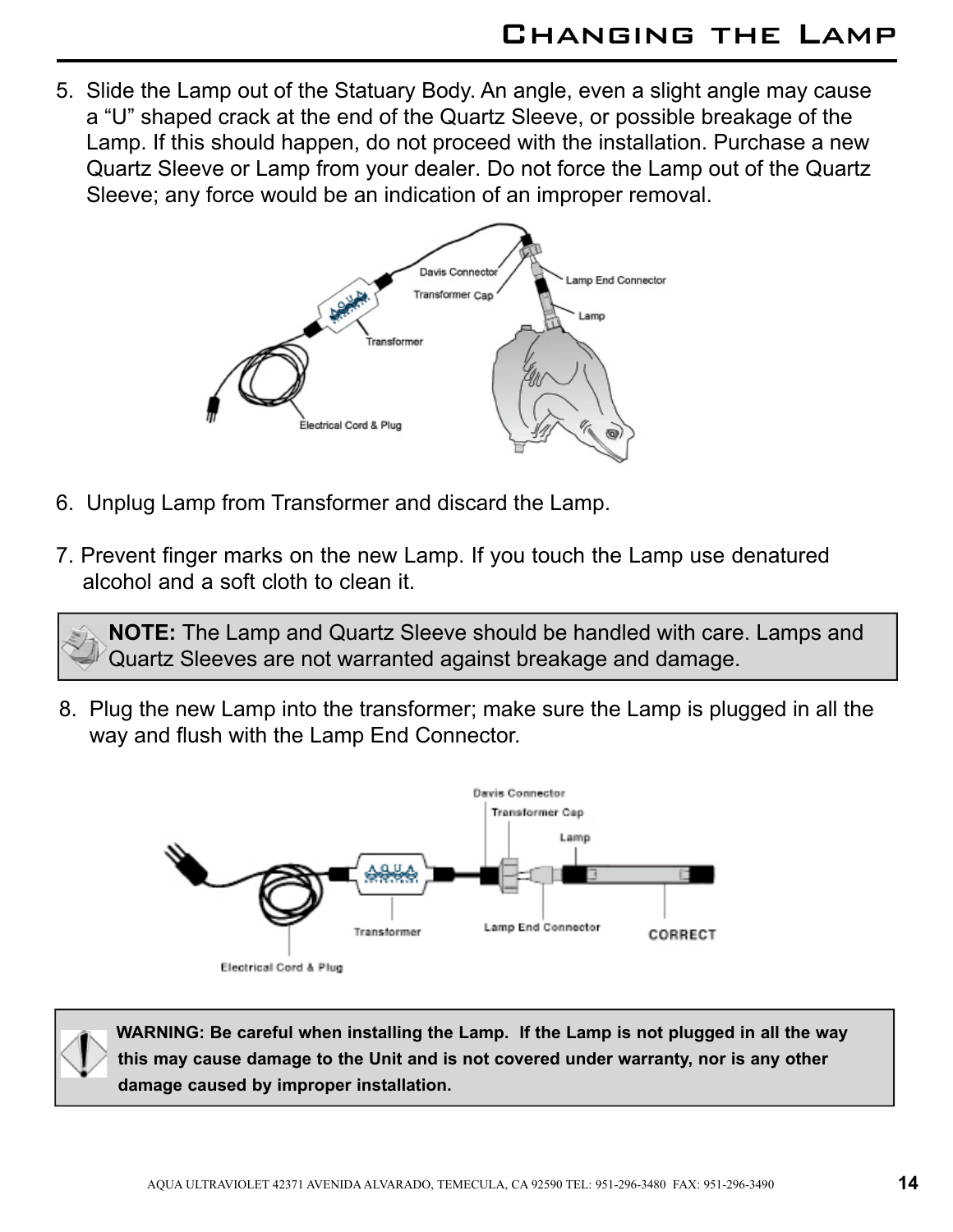## Changing the lamp

![](_page_17_Picture_1.jpeg)

**CAUTION:** Do not look at or handle UV Lamps when lit outside of the housing. Considerable Ultraviolet Energy is emitted which may produce severe sunburn and/or conjunctivitis. As long as the UV Light is in its housing it is 100% safe for humans and fish.

**NOTE:** The average life expectancy of Aqua Ultraviolet Lamps is 14 months of continuous operation. After 14 months the Lamp may still light, but the germicidal rays are diminished.Be sure to change your Lamp after 14 months of use.

**NOTE:** We recommend that the Statuary UV be used in Continuous Operation 24 Hours a Day, 7 Days a week. Frequent Starts and Stops my shorten the life of your Lamp.

**WARNING:** If you are medicating your fish, we recommend shutting down the Sterilizer as the UV Radiation may affect the treatment.

**CAUTION:** Do not use the Aqua Ultraviolet Sterilizer for anything other than its intended use.

9. Slide the Lamp straight into the Statuary Body. An angle, even a slight angle may cause a "U" shaped crack at the end of the Quartz Sleeve, or possible breakage of the Lamp. If this should happen, do not proceed with the installation. Purchase a new Quartz Sleeve or Lamp from your dealer. Do not force the Lamp into the Quartz Sleeve; any force would be an indication of an improper installation

![](_page_17_Figure_8.jpeg)

- 10. Twist on the Transformer Cap. Do not over tighten. This is a connection only and is not in contact with water. Do not use a pipe wrench, pliers or any other tool, hand tighten only.
- 11. Tighten the Davis Connector located just above the Transformer Cap.

![](_page_17_Figure_11.jpeg)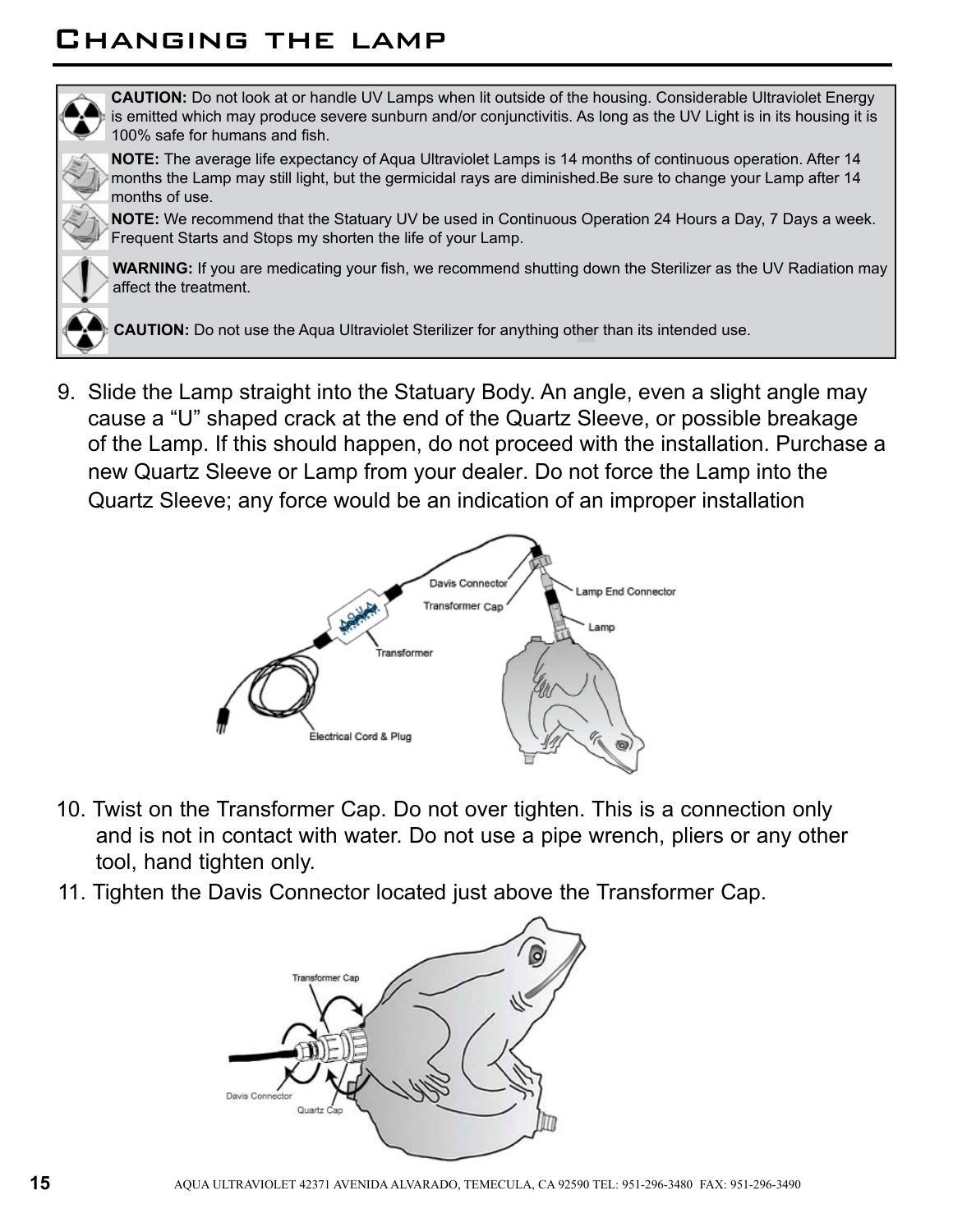- 12. Turn Statuary Unit upright and place into position at ponds edge
- 13. **FINAL LEAK CHECK**: Do not plug the Sterilizer into power yet, turn on pump and check for leaks again.
	- **a. If you have a leak, return to Trouble Shooting Leaks on page 7. Carefully examine the Unit after installation. The Unit should not be plugged in if there are any leaks on any part of the Unit.**
	- **b. If there are no leaks, turn on power.**

![](_page_18_Picture_5.jpeg)

**CAUTION: G.F.C.I. Information: The warranty is null and void if the Statuary Unit is not plugged into a G.F.C.I. (Ground Fault Circuit Interrupter). A Surge Suppressor should be added for extra protection, it is not required, but recommended.**

**CAUTION: Improper connection of the equipment to a grounding conductor can result**   $\blacklozenge$  in the risk of electrocution. Check with a qualified electrician or service person if there **is any doubt the outlet is being properly grounded. Do not modify the plug provided with the Unit; if the plug does not fit the outlet have a proper outlet installed by an electrician**

![](_page_18_Picture_8.jpeg)

**CAUTION: Do not lay the Transformer on the ground. Prevent the Transformer from lying in standing water.** 

**CAUTION: Do not operate Unit if it has a damaged cord or plug, if it is malfunctioning, or if it has been dropped or damaged in any manner.**

![](_page_18_Picture_12.jpeg)

**CAUTION: If the Unit falls into the water, DO NOT reach for it. First unplug the Unit and then retrieve it. If the electrical components of the Unit get wet unplug the Unit immediately.**

![](_page_18_Picture_14.jpeg)

**CAUTION: If an extension cord is necessary a cord with a proper rating should be used, cord rated for fewer amperes or watts than the Unit rating may overheat. Care should be taken to arrange the cord so that it will not be tripped over or pulled.**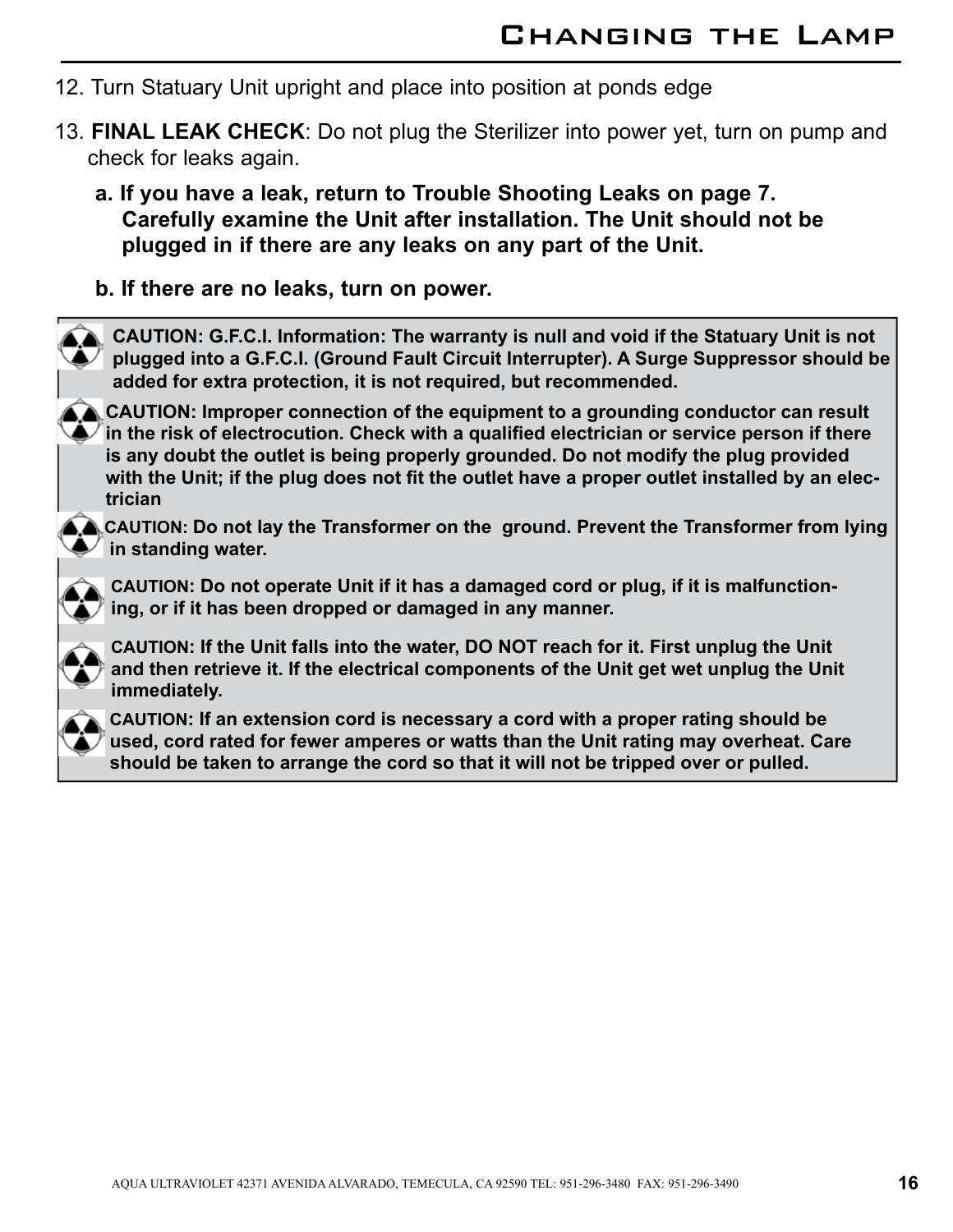# Cleaning or Changing the Quartz

**CAUTION: Always turn off the pump and disconnect the electricity from the Unit prior to any maintenance.**

- 1. Unplug the Unit from power and drain the water out.
- 2. Place the Statuary Unit on a sturdy work area with the mouth facing down.

![](_page_19_Picture_4.jpeg)

- 3. Unscrew the Davis Connector located just above the Transformer Cap. This will allow the Transformer Cap to turn without kinking the electrical cord.
- 4. Twist off the Transformer Cap.

![](_page_19_Picture_7.jpeg)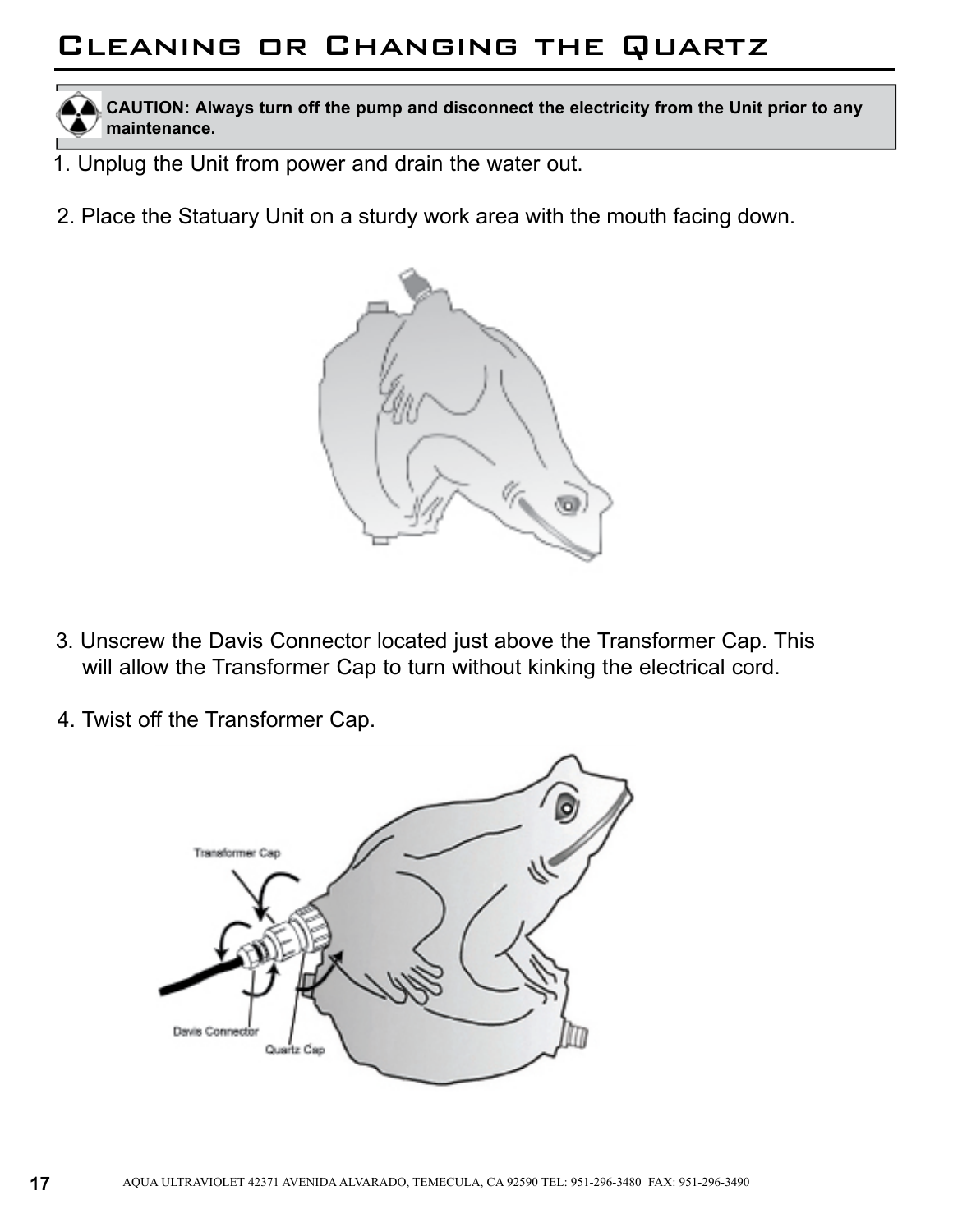5. Slide the Lamp out of the Statuary Body. An angle, even a slight angle may cause a "U" shaped crack at the end of the Quartz Sleeve, or possible breakage of the Lamp. If this should happen, do not proceed with the installation. Purchase a new Quartz Sleeve or Lamp from your dealer. Do not force the Lamp out of the Quartz Sleeve; any force would be an indication of an improper removal.

![](_page_20_Figure_2.jpeg)

6. Remove the Quartz Cap.

**NOTE:** The Lamp and Quartz Sleeve should be handled with care. Lamps and Quartz Sleeves are not warranted against breakage and damage.

7. Using a soft cloth, grasp the Quartz Sleeve and Rubber Seal turn and pull the Quartz Sleeve along with its Rubber Seal out.

![](_page_20_Figure_6.jpeg)

8. Once the Quartz Sleeve is removed it can be cleaned with Lime Away or similar products.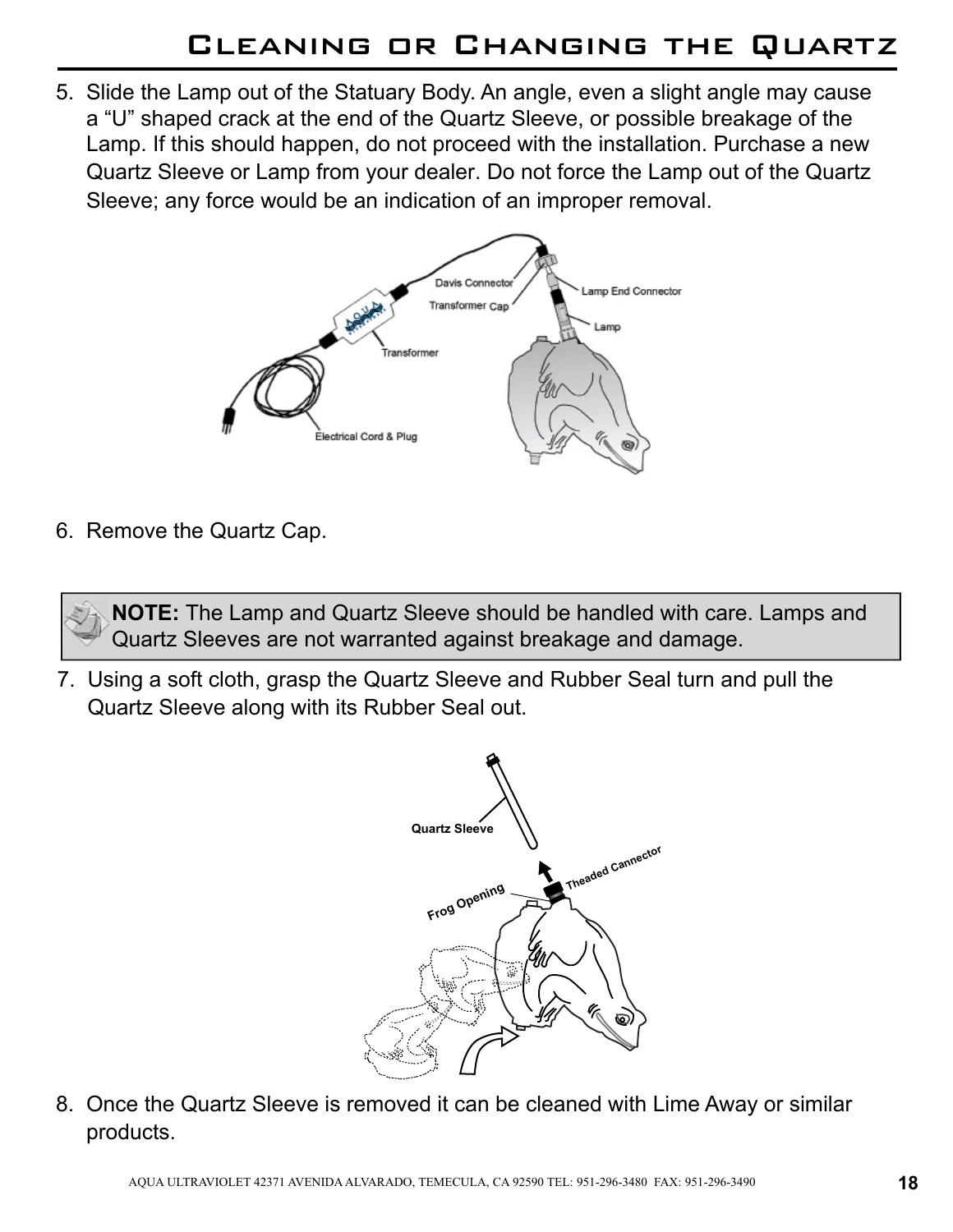# Cleaning or Changing the Quartz

9. To reinstall the Quartz Sleeve, carefully insert the Quartz Sleeve into the end of the Statuary Unit.

![](_page_21_Figure_2.jpeg)

10. Push the Rubber Seal into the UV until it touches the inner rim of the Threaded Connector. The Rubber Seal should be 1/4" from the end of the Quartz Sleeve 1/2 of the Rubber Seal should be visible.

![](_page_21_Picture_4.jpeg)

- 11. Screw on the Quartz Cap. Do not use a pipe wrench, pliers or any other tool on this unit. Tighten by hand only.
- 12. **Run Leak Test .** Do not install Lamp or electrical components yet. After the Quartz Sleeve has been installed, turn on pump and run it for five minutes to check for leaks. If there are leaks see page 7 for solutions.
- 13. When there are no leaks install the lamp. Refer to steps 3 9 starting on page 8.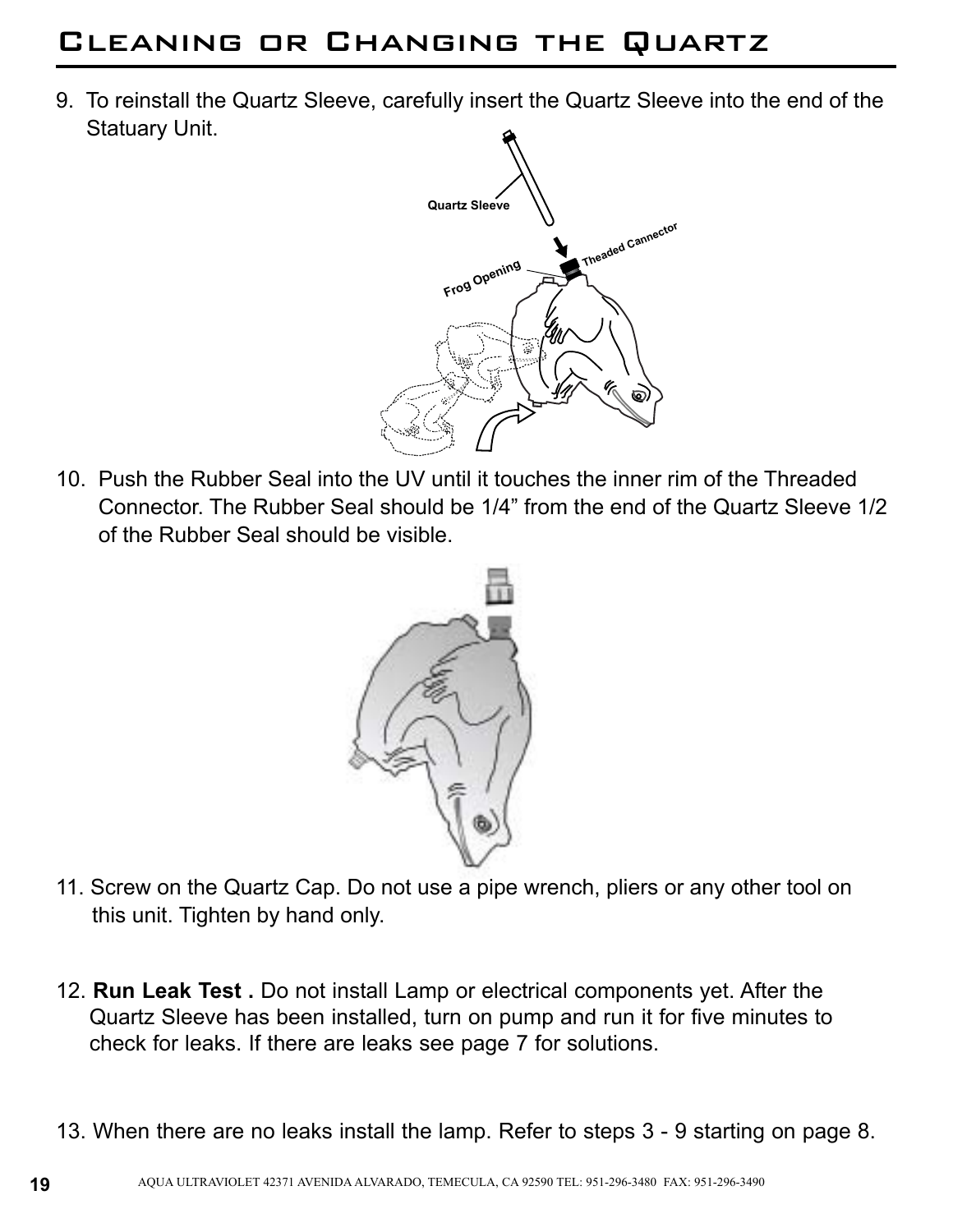### Incorrect Installations

#### **The following will damage the unit's electrical components and Quartz Sleeve.**

![](_page_22_Figure_2.jpeg)

**Lamp End Connector**